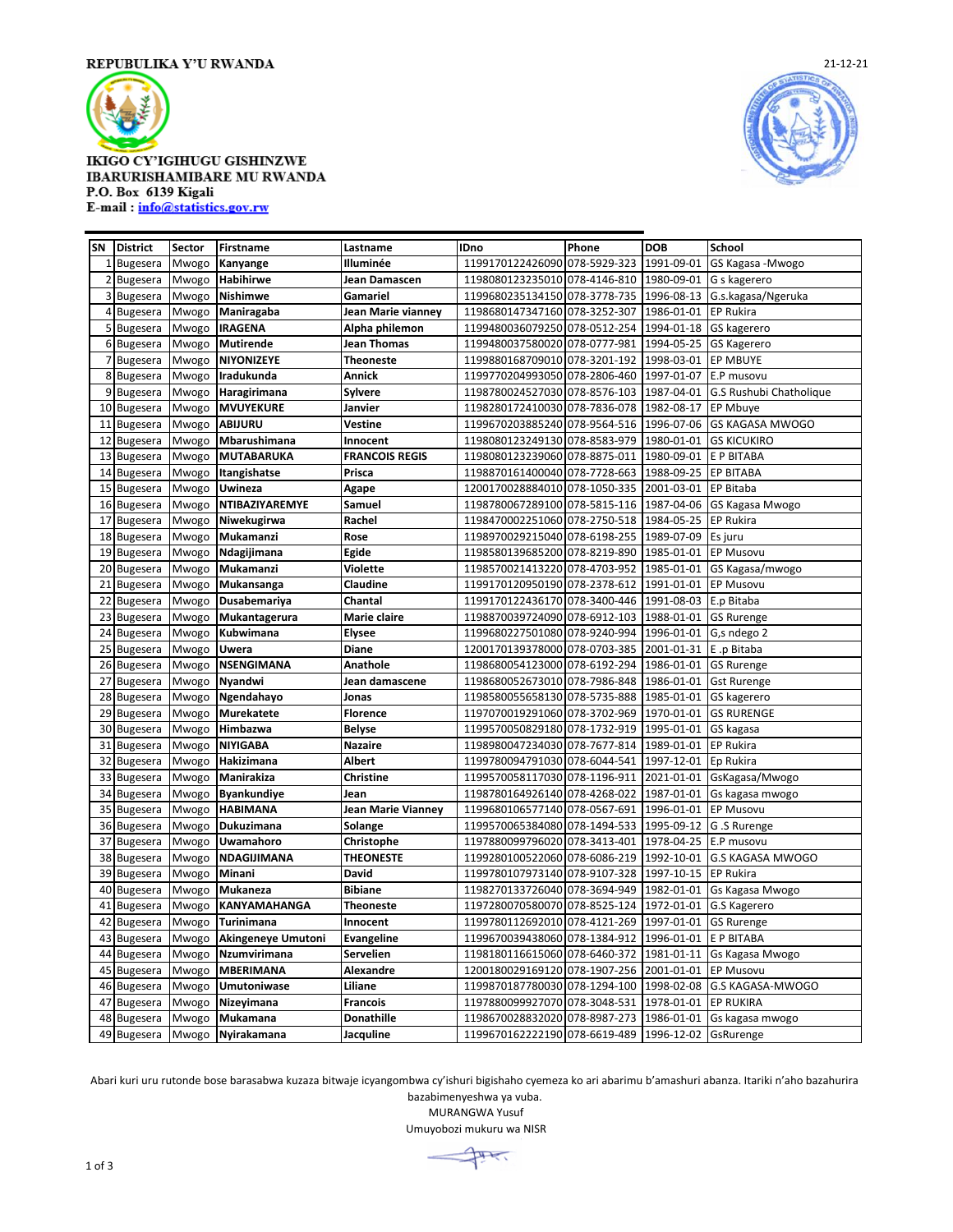

## **IKIGO CY'IGIHUGU GISHINZWE IBARURISHAMIBARE MU RWANDA** P.O. Box 6139 Kigali E-mail: info@statistics.gov.rw



| 50 Bugesera           | Mwogo | <b>MUREKATETE</b>   | Jean d'Arc          | 1199870068234190 078-3781-057                      |              | 1998-09-04 | <b>EP Bitaba</b>               |
|-----------------------|-------|---------------------|---------------------|----------------------------------------------------|--------------|------------|--------------------------------|
| <b>Bugesera</b><br>51 | Mwogo | Ndacyayisenga       | Jean de Dieu        | 1199480115898040 078-1054-330                      |              | 1994-01-01 | EP Rukira                      |
| 52<br>Bugesera        | Mwogo | Mukarukundo         | Laurence            | 1199170123652160 078-9325-859                      |              | 1991-09-02 | E P karambi                    |
| 53<br>Bugesera        | Mwogo | <b>UWANYILIGIRA</b> | Anastasie           | 1198970182789230 078-0326-567                      |              | 1989-01-01 | <b>GS RURENGE</b>              |
| 54<br><b>Bugesera</b> | Mwogo | Yamfashije          | Esperance           | 1198870054455000 078-2890-118                      |              | 1988-01-01 | <b>Gs Rurenge</b>              |
| 55<br><b>Bugesera</b> | Mwogo | Musabirema          | <b>Beatrice</b>     | 1199170124008020 078-0871-553                      |              | 1991-01-01 | <b>EP Bitaba</b>               |
| 56<br>Bugesera        | Mwogo | Niyomufasha         | Claudette           | 1200070147616080 078-1092-304                      |              | 2000-03-20 | Ep Rukira                      |
| 57<br><b>Bugesera</b> | Mwogo | NDAYISHIMIYE        | Theogene            | 1198780115462130 078-1072-788                      |              | 1987-01-01 | <b>EP Mukarange Protestant</b> |
| 58<br><b>Bugesera</b> | Mwogo | Mukashyaka          | Sephiline           | 1199270147892050 078-7181-102                      |              | 1992-01-01 | <b>GS Kagerero</b>             |
| 59<br>Bugesera        | Mwogo | irakiza             | elysee              | 1199980154210100 078-9213-927                      |              | 1999-10-14 | <b>GS RURENGE</b>              |
| 60<br>Bugesera        | Mwogo | <b>NAYIGIZIKI</b>   | <b>Desire</b>       | 1197980097302040 078-8442-163                      |              | 1979-02-02 | <b>GS Kagerero</b>             |
| 61<br><b>Bugesera</b> | Mwogo | <b>IMANISHIMWE</b>  | Devotha             | 1200070140739160 078-2570-690                      |              | 2000-09-07 | <b>EP Rukira</b>               |
| 62<br><b>Bugesera</b> | Mwogo | <b>UKWIZAGIRA</b>   | Theodore            | 1199180122447080 078-5222-092                      |              | 1991-01-01 | <b>GS MARANYUNDO</b>           |
| 63<br>Bugesera        | Mwogo | HARAGIRIMANA        | Constance           | 1200070134708100 078-5778-359                      |              | 2000-01-01 | G.S.kagerero                   |
| 64<br>Bugesera        | Mwogo | Nyandwi             | Emmanuel            | 1199680129652090 078-2782-088                      |              | 1996-01-01 | <b>EP Rukira</b>               |
| 65<br><b>Bugesera</b> | Mwogo | Nkundamahoro        | Andre               | 1198980140437030 078-3513-913                      |              | 1989-11-30 | GS kagasa mwogo                |
| 66<br><b>Bugesera</b> | Mwogo | Nizeyimana          | Edouard             | 1198980140363060 078-8519-904                      |              | 1989-07-27 | <b>EP BITABA</b>               |
| 67<br><b>Bugesera</b> | Mwogo | Manishimwe          | Dieudonné           | 1199880042265030 078-8966-721                      |              | 1998-07-25 | <b>EP BITABA</b>               |
| Bugesera<br>68        | Mwogo | Uwimana             | Jacqueline          | 1198570155700090 078-5228-646                      |              | 1985-01-11 | GsKagasa/Mwogo                 |
| 69<br><b>Bugesera</b> | Mwogo | Iradukunda          | <b>Florentine</b>   | 1199670015665000 078-2813-408                      |              | 1996-05-24 | G.S Kagerero                   |
| 70<br><b>Bugesera</b> | Mwogo | Ukurikiyeyezu       | Alexis              | 1198380131241050 078-5577-965                      |              | 1983-04-07 | Gs kagasa mwogo                |
| Bugesera<br>71        | Mwogo | Muhawenimana        | Jacqueline          | 1199370019000080 078-9458-703                      |              | 1994-08-01 | G/s rurenge                    |
| 72<br><b>Bugesera</b> | Mwogo | Nyinawumuntu        | Donatha             | 1198570184540050 078-8720-235                      |              | 1985-01-01 | <b>GS Rurenge</b>              |
| 73<br><b>Bugesera</b> | Mwogo | Dusengimana         | Juliette            | 1199370003035050 078-8930-441                      |              | 1993-01-01 | Gs bwana                       |
| 74<br>Bugesera        | Mwogo | Nyirabahima         | Assia               | 1199170122631300 078-7940-645                      |              | 1991-01-01 | G S Rurenge                    |
| 75<br>Bugesera        | Mwogo | <b>NGABONZIMA</b>   | Jean Claude         | 1199380019010060 078-4704-256                      |              | 1993-01-01 | Gs kagera                      |
| 76<br><b>Bugesera</b> | Mwogo | Kabazungu           | <b>Schadrack</b>    | 1197280071335080 078-3490-461                      |              | 1972-01-01 | G.S Kagasa                     |
| 77<br>Bugesera        | Mwogo | Nzeyimana           | Euphuta             | 1199380038505040 078-1636-013                      |              | 1993-10-13 | G.S KAGASA-MWOGO               |
| 78<br>Bugesera        | Mwogo | NIZEYEMARIYA        | Clarisse            | 1199270006273160 078-6086-897                      |              | 1992-07-16 | Mwogo                          |
| 79<br><b>Bugesera</b> | Mwogo | <b>Niragire</b>     | Alice               | 1199270060035110 078-7849-202                      |              | 1992-01-01 | Gs kagasa mwogo                |
| 80<br><b>Bugesera</b> | Mwogo | Uwamahoro           | Consolee            | 1197470075594050 078-8765-548                      |              | 1974-05-10 | EP MBUYE                       |
| 81<br><b>Bugesera</b> | Mwogo | Kayitesi            | Alice               | 1199970021366040                                   | 078-0205-702 | 1999-01-01 | <b>Gs Rurenge</b>              |
| 82<br><b>Bugesera</b> | Mwogo | <b>MUGENI</b>       | Marine              | 1198970138770070 078-3620-027                      |              | 1989-10-10 | G. S RUSHUBI Catholic          |
| 83<br>Bugesera        | Mwogo | <b>Umwariwase</b>   | <b>Belise</b>       | 1199770022948150                                   | 078-7214-673 | 1997-05-06 | E.p Karambi                    |
| 84<br><b>Bugesera</b> | Mwogo | Uwifashije          | Berenick            | 1199970154221090 078-1110-109                      |              | 2021-12-10 | EP Bitaba                      |
| 85<br><b>Bugesera</b> | Mwogo | Ntegerejimana       | Jean claude         | 1198480129439140 078-2264-002                      |              | 1984-01-01 | Gs kagasa mwogo                |
| 86<br><b>Bugesera</b> | Mwogo | NIWEMUBYEYI         | <b>Francine</b>     | 1199970154608080 078-6239-514                      |              | 1999-01-01 | <b>GS Busigari</b>             |
| 87<br><b>Bugesera</b> | Mwogo | <b>MUGABO</b>       | Emile               | 1198480130098020 078-8268-516                      |              | 1984-01-01 | GSKAGASA /MWOGO                |
| 88<br><b>Bugesera</b> | Mwogo | Musabyemariya       | Françoise           | 1197370069158070 078-7351-211                      |              | 1973-01-01 | EP:Bitaba                      |
| 89<br><b>Bugesera</b> | Mwogo | <b>MWAMINI</b>      | <b>Petronille</b>   | 1199470147154030 078-4415-248                      |              | 1994-09-23 | <b>GS KAGERERO</b>             |
| 90<br><b>Bugesera</b> | Mwogo | Mukakamanzi         | Monique             | 1199470169132050 078-2874-719                      |              | 1994-01-01 | Gs kagasa mwogo                |
| 91<br>Bugesera        | Mwogo | Dusabimana          | valens              | 1199580103016030 078-4318-170                      |              | 1995-02-16 | Gs kagasa mwogo                |
| 92<br><b>Bugesera</b> | Mwogo | Kubwimana           | Gerard              | 1198580178901000 078-3332-901                      |              | 1985-08-01 | GS Kagasa mwogo                |
| 93<br>Bugesera        | Mwogo | Musabyemariya       | <b>Marie Claire</b> | 1199070142066080 078-7099-448                      |              | 1990-08-28 | <b>Gs Rurenge</b>              |
| 94<br>Bugesera        | Mwogo | <b>Uwihoreye</b>    | Stephanie           | 1198270148685030 078-3052-516                      |              | 1982-02-12 | Gs kagerero                    |
| 95<br><b>Bugesera</b> | Mwogo | Uwimbabazi          | Jeannine            | 1198870146103000 078-5591-079                      |              | 1988-01-01 | <b>Gst Rurenge</b>             |
| 96<br>Bugesera        | Mwogo | Mugeniwimana        | Elizabeth           | 1199270059897060 078-6827-445                      |              | 1992-01-01 | <b>GS Rushubi</b>              |
| 97<br>Bugesera        | Mwogo | Mukanyandwi         | <b>Donatille</b>    | 1198470144715040 078-3866-324                      |              | 1984-01-01 | GS kagasa                      |
| 98<br><b>Bugesera</b> | Mwogo | Mujawimana          | <b>Theresie</b>     | 1198170116808020 078-9438-207                      |              | 1981-01-01 | GS kagasa                      |
| 99<br>Bugesera        | Mwogo | Kabera              | <b>Jean Pierre</b>  | 1200080147743070 078-3349-254 2000-02-07 EP Bitaba |              |            |                                |

Abari kuri uru rutonde bose barasabwa kuzaza bitwaje icyangombwa cy'ishuri bigishaho cyemeza ko ari abarimu b'amashuri abanza. Itariki n'aho bazahurira bazabimenyeshwa ya vuba.

MURANGWA Yusuf

Umuyobozi mukuru wa NISR